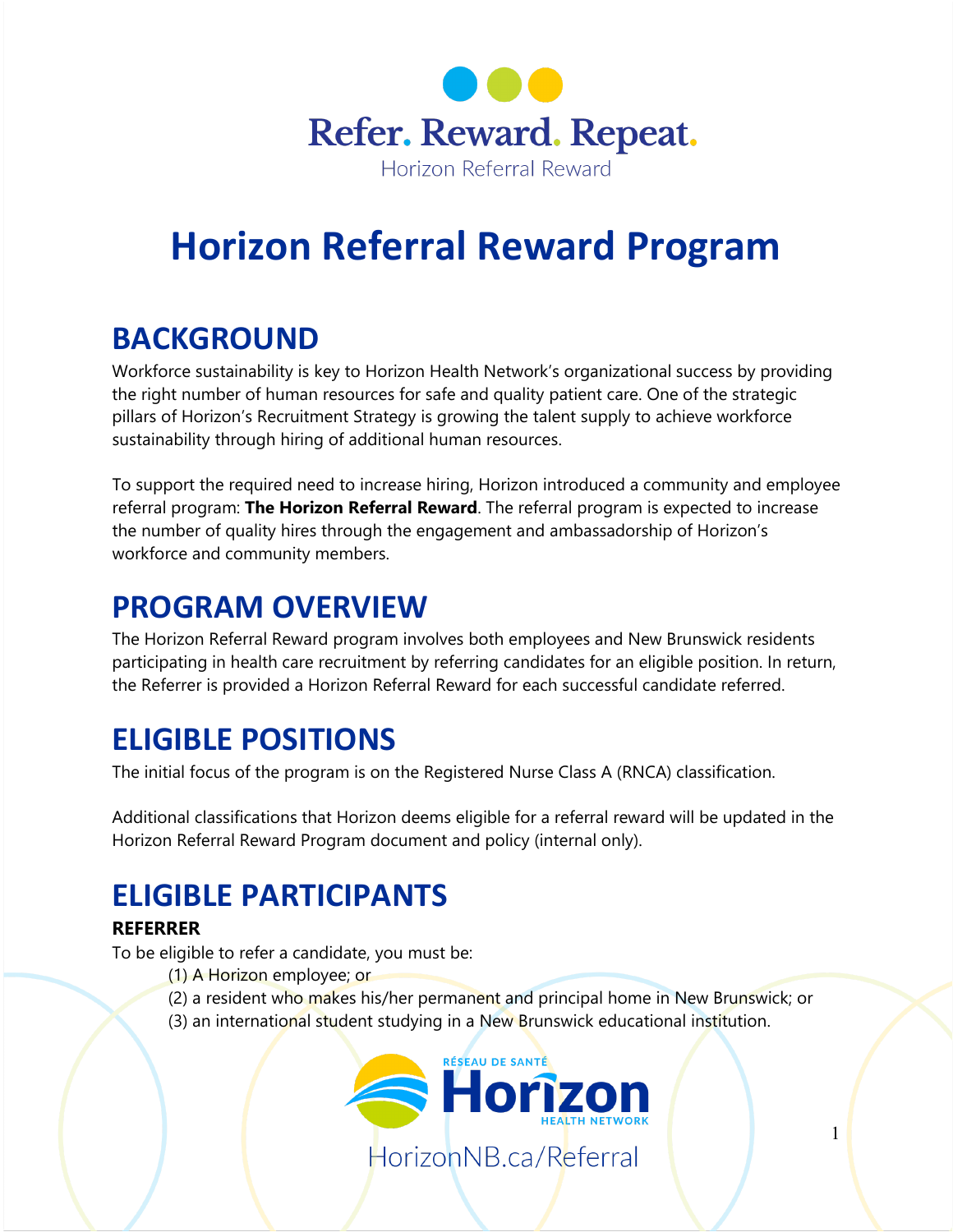

#### Horizon Referral Reward

Ineligible referrers include Horizon's Talent Acquisition and Executive Leadership Team staff.

#### **CANDIDATE**

To be eligible to be referred, you must:

- 1) apply to eligible positions through Horizon's career site and indicate that you were referred;
- 2) not have been employed within the New Brunswick public system, including employment with a regional health authority (Horizon or Vitalité), the Government of New Brunswick, a nursing home, or Extra-Mural Program/Ambulance NB, in the last 12 months; and
- 3) not have completed an education placement with Horizon within the last 12 months.

### **ELIGIBLE REFERRALS**

- The Referrer finds a candidate and tells them about Horizon opportunities and how to apply.
- The Referrer must accurately complete the Referral Form online at [HorizonNB.ca/Referral.](http://www.horizonnb.ca/referral)
- Accurately completed Referral Forms will remain valid for 12 months from the date of receipt after which point the referral will expire and no financial incentive will be awarded.
- The referred candidate must successfully complete Horizon's hiring process.
- If the successful candidate does not start on the agreed start date on the offer of employment, the referral is deemed null and void, and no financial incentive will be awarded.
- If a successful candidate has more than one associated referral, the eligible referral is based on the earliest referral form receipt date that has not expired.

### **REFERRAL REWARD**

Each eligible position has its own Horizon Referral Reward.

The Horizon Referral Reward for the RNCA position is \$1,000 and is paid to the referrer in two instalments for assisting in the successful recruitment of a candidate:

- \$500 when the referred candidate's successful recruitment commences employment (i.e. the start date on the employment of offer).
- \$500 when the successful recruit completes 12 continuous months of service with Horizon. [1](#page-1-0)

<span id="page-1-0"></span>1 Continuous months of services does not have to be in the same position or department.



RÉSEAU DE SANTÉ